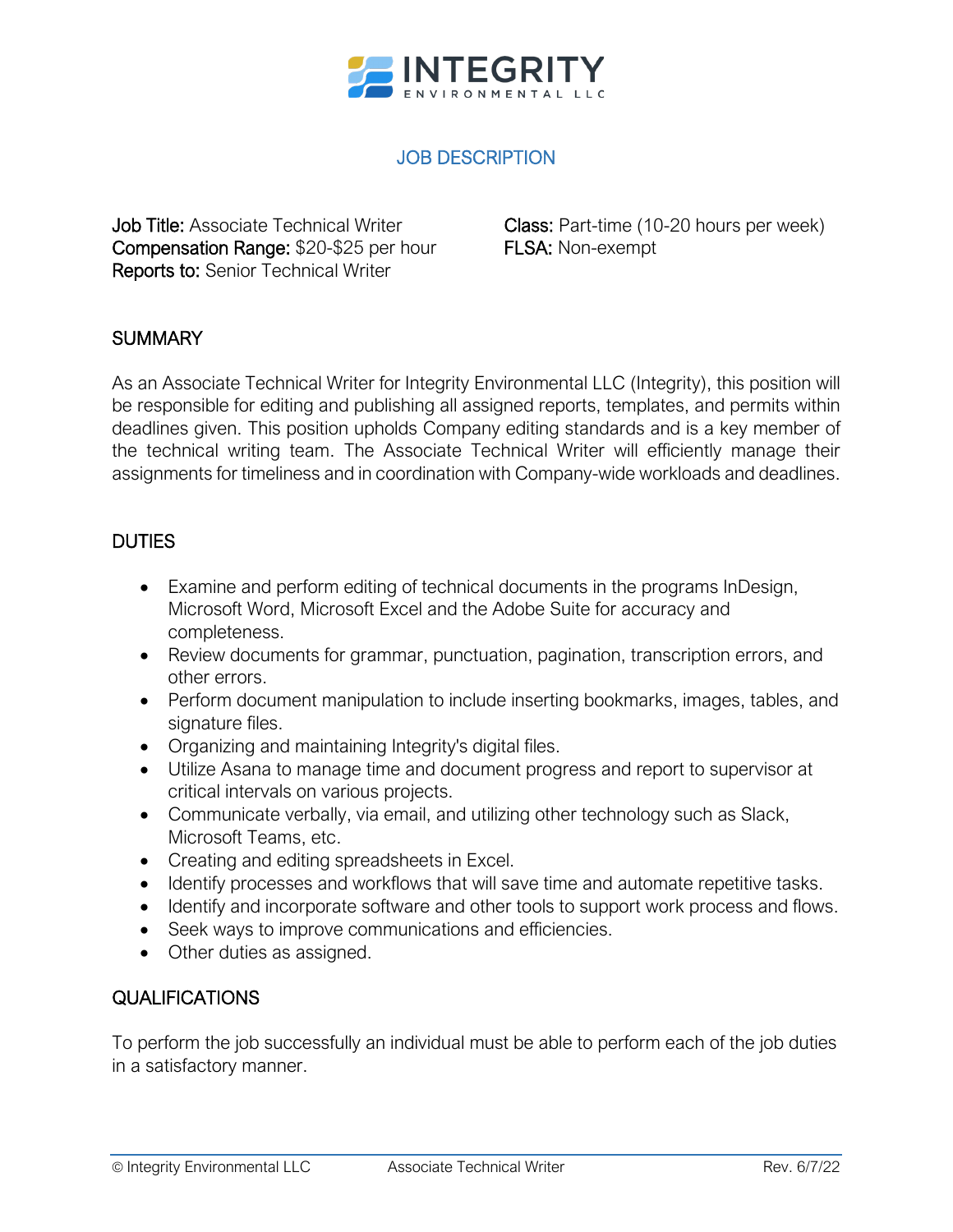

- Minimum of 1 year of experience doing related work.
- Demonstrated ability to participate in individual and team-based activities.
- Independent and responsive to input, diplomacy and persuasion, ability to find common ground and resolutions.
- Strong communication skills (written, verbal, and presentation) including comfort with discussing technical details with Integrity staff and clients.
- Ability to meet deadlines and anticipate the time work commitments will take.
- In-depth knowledge of Microsoft Office, particularly InDesign, Excel, Word, Adobe Pro and other related computer programs. Ability to successfully pass, within two attempts, the Microsoft Word Certification Exam within 60 days of hire.
- Ability to work within online office environments such as OneDrive.
- Ability to learn new software or applications to support improved workflows and processes.
- Must have the ability to be flexible with personal scheduling to meet deadlines.
- Prefer entry level training in project management and/or project management software tools such as Asana.
- Preferred Bachelor's Degree in English, Communication, or related field.
- Preferred experience in project management and/or environmental permitting.
- Research and analytical skills highly desired.

### REQUIREMENTS

All duties are to be performed at the employee's home and with their personal automobile. No office space is provided with this job. To perform this job, the successful applicant must have their own office space, access to a phone, and high-speed (reliable) internet to be dedicated to work activities. A company-owned laptop and the most current versions of applicable software programs will be provided by Integrity.

There are minimal travel requirements for this position, including but not limited to tasks such as running errands, mailing packages.

### **SCHEDULE**

This position is part-time (not to exceed 30 hours). Overtime must be pre-approved. Actual work schedule is flexible and dependent upon available work. When work is assigned, a deadline for completion will be included. The successful applicant will be able to manage the workload within their flexible schedule to meet the assigned deadlines. There is a 6-month introductory period, during which time training is completed, evaluation of work ethic is determined, and mastery of foundational job abilities is assessed.